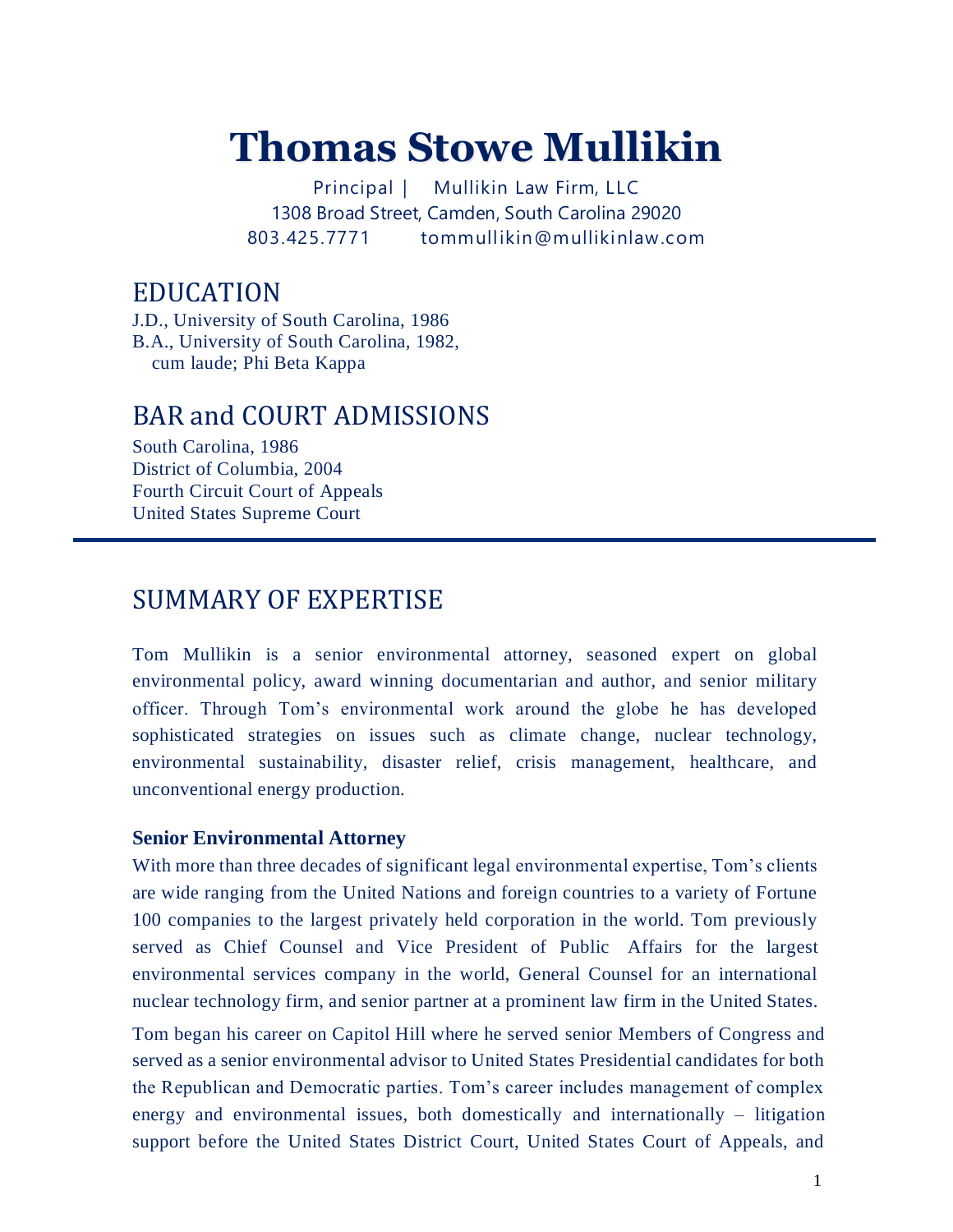United States Supreme Court and environmental due diligence for large corporate transactional work. He is an Environmental Management Systems Auditor and recently has conducted sustainability studies for multinational corporations, universities, and domestic and international government. Tom was selected by the United States Vice President to serve as a private sector representative at the 2016 U.S. - Caribbean - Central American Energy Summit. Tom assisted with the response to the Prestige Oil Tanker Crisis and addressed international waste issues in Europe and Asia. Tom has helped draft chemical laws for Republic of Moldova, reviewed and drafted recommendations for Sierra Leone's proposed Constitutional chapter on local government, and assessed pro bono and legal assistance program best practices for the Maldives.

Tom recently was recognized by the Fijian Permanent Secretary of Lands and Mineral Resources Tevita Boseiwaqa for leading a team of experts on behalf of the UNDP-ABA and serving as a liaison to the Fijian government in drafting expansive comments and recommendations for legislation aimed at protecting the Pacific island nation's rich mineral resources.

Tom has implemented innovative strategies in the United States and abroad. A notable example, is the nationally recognized and award winning collaborative program Tom developed around a hazardous waste treatment storage and disposal facility operating in the area of South Central Los Angeles devastated by the Los Angeles riots.

Tom worked with community groups and California's oldest environmental justice organization to create the Partnership for Environmental Training ("PET") program. The PET program was managed by an advisory council of local leaders and company officials. The program trained and employed local residents in well-paying positions at the facility by helping them overcome hurdles traditionally faced by those in disadvantaged communities. The program offered 80 hours of job training as well as pre-employment medical exams and drug screenings, equipment, bus fares and all training materials. The Collaboration Compact Model was successfully implemented in California and resulted in benefits for all participants. The company was able to improve the community's perception of its operations and employ local residents while the host community achieved job creation and environmental improvement. Clearly, the men and women involved were provided skills training and educational opportunities that would not have been otherwise available.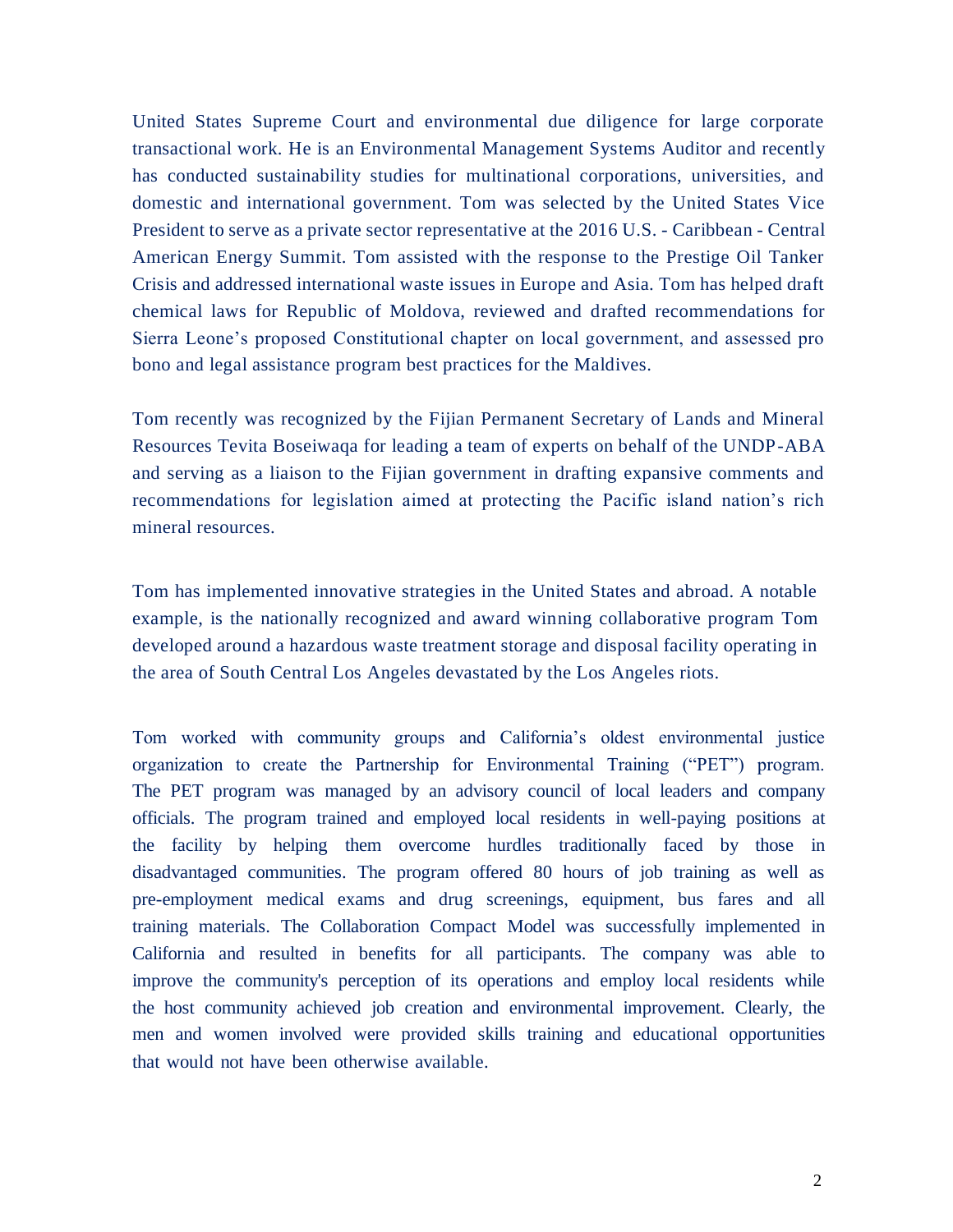#### **Seasoned Expert on Global Environmental Policy**

Tom presently serves as Research Professor at Coastal Carolina University and previously served as Associate Director of Law and Policy Doctorate Program at Northeastern University and Adjunct Professor at Universidad San Francisco de Quito (Galapagos Campus).

Tom previously served as a National Geographic Expert for the National Geographic Society on the "Alaska: Denali to Prince William Sound" expedition, where he lectured on the changing climate and Alaska's robust environment and wildlife.

He has been recognized as a lecturer on climate change at Stanford Law School (California), Oxford University (England), University of Edinburgh (Scotland), Trinity College (Ireland), St. Petersburg State University (Russia), the Institute of Geology at Tallinn University of Technology (Estonia), and Loyola University, (New Orleans). He has spoken on the intersection of the economy and environmental challenges at international conferences, such as the Woodrow Wilson Center Cross Border Energy Forum, in Australia, Russia, Estonia, Taiwan, Peru, Argentina, Antarctica, Namibia, the Czech Republic, and across the United States in conjunction with industry associations and state and regional chambers of commerce.

### **Award Winning Documentarian and Author DOCUMENTARIES**

#### *Climate Change: Global Problems, Global Solutions*

In 2005, Tom led a team of researchers and environmental experts on an Antarctica expedition studying the effects of climate change on the polar regions. He told the story of this expedition in a video documentary, *Climate Change: Global Problems, Global Solutions*, which received widespread acclaim in both business and environmental circles, and was broadcast on New Hampshire Public Television, with a Boston-area viewership of more than 2.4 million households.

### *The Whole Truth*

Tom highlighted his climate change research during expeditions to the Namib Desert of Africa, the Amazon River Basin of Peru, and the Great Barrier Reef of Australia in his subsequent documentary, *The Whole Truth*. *The Whole Truth* was featured at the Charleston Film Festival and broadcast on the Halogen Network to over 13 million homes in the United States. *The Whole Truth* received Telly Award Bronze Medals in the feature documentary category and the social issues category.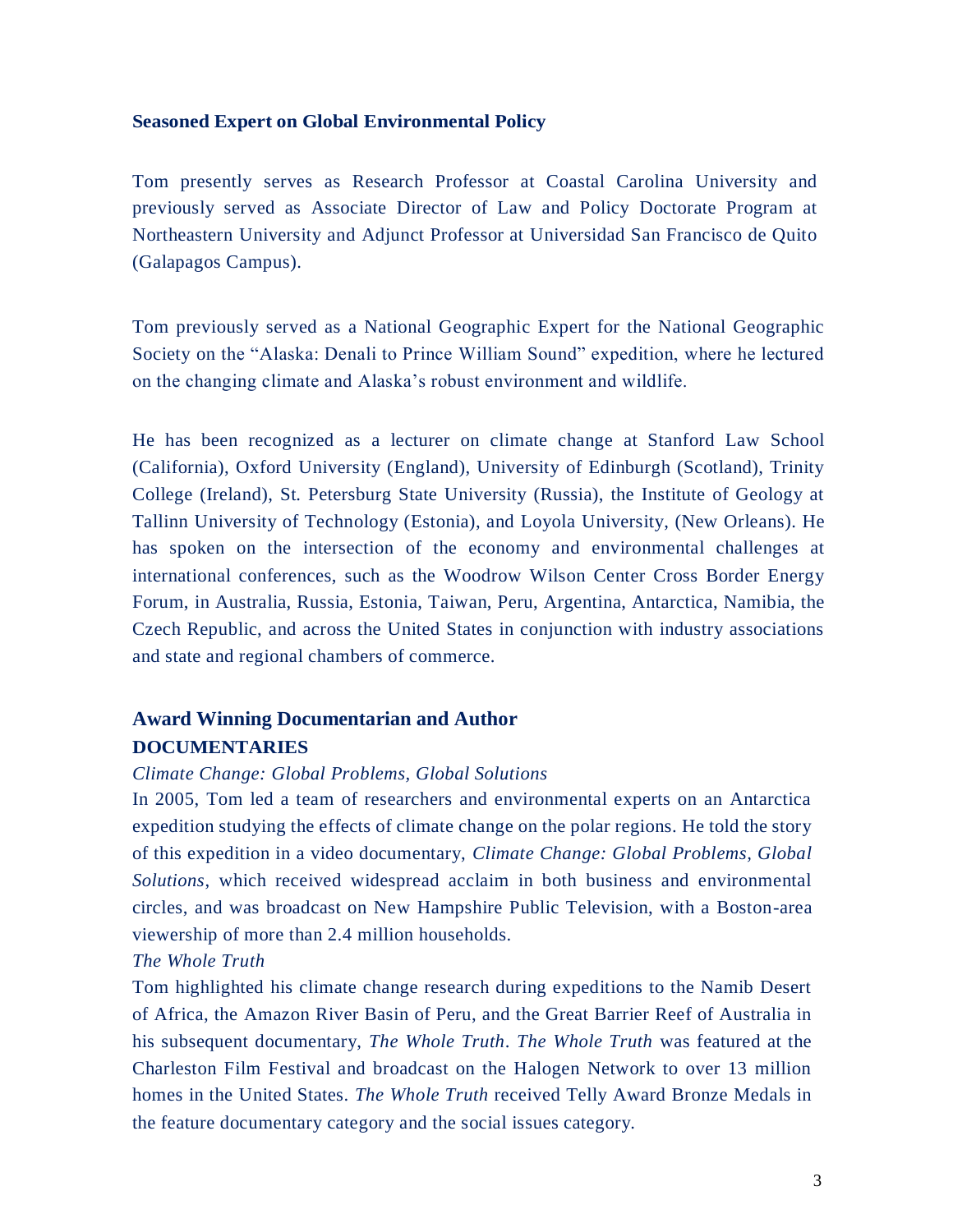### **AUTHORED BOOKS**

- *The Maxims of Politics: Making Government Work*
	- o Award-Winner in the Business Category of the 2010 National Indie Excellence Awards
- *Profiles in Optimism: Stories of Brave Individuals Who Looked at Adversity and Saw Hope*
- *Sportsman Environmentalist*
- *Global Solutions: Demanding Total Accountability for Climate Change*
- *Truck Stop Politics: Understanding the Emerging Force of Working Class America*

### **AUTHORED PUBLICATIONS**

Tom has been widely published in both legal and mainstream periodicals, including: *UCLA Journal of Environmental Law and Policy, Georgetown International Environmental Law Review, Campaigns and Elections Magazine, South Carolina Jurisprudence, Navigating the Government Contracts Process, Vital Speeches of the Day,* and *Well Servicing Magazine.*

### **Senior Military Officer**

Tom served as Special Assistant to Chief Prosecutor of Military Commissions, overseeing the trial of Khalid Sheik Mohammed and four co-defendants. Additionally, he served with the United States Army Judge Advocate General Corps, USAR, where he was the International Legal Officer (JAG) and Assistant Staff Judge Advocate attached to an element of the United States Army Special Operations Command.

Tom currently serves as Major General of the South Carolina State Guard and President of the State Guard Association of the United States.

For his service, Tom has been awarded, among other honors; the Meritorious Service Medal, Army Achievement Medal, Global War on Terror Service Medal, Meritorious Service Medal (JSD), Medal of Merit (State Guard), and Honorary Green Beret by Special Forces (S.C. Chapter). Tom is a member of, and an award recipient from, the U.S. Counterterrorism Advisory Team. Tom has also been awarded airborne parachute jump badges from Germany, Serbia, Croatia, Luxembourg, Switzerland, and the Royal Laotian Parachutist Badge.

### **State and Local Recognition**

Tom has been awarded the title of Ironman Outdoors (Sandhills chapter). Additionally, Tom is certified as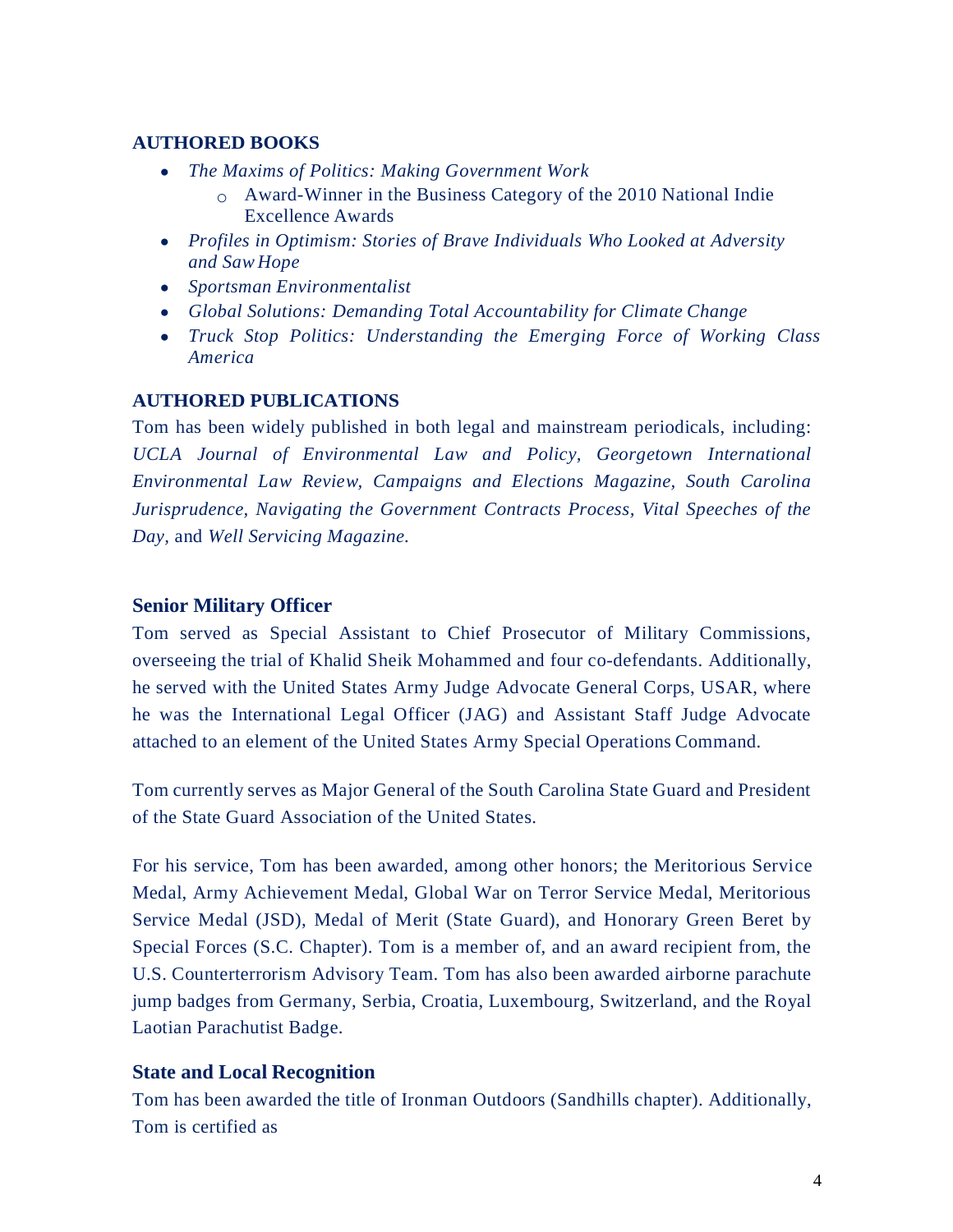U.S. Army Master Fitness Trainer and Self Defense Instructor (Black Belt in Karate), and he serves as a Dive Master and member of the Richland County (S.C.) Sheriff's Department Underwater Recovery (dive) Unit.

Tom has received the Order of the Palmetto, the highest civilian honor bestowed by the State of South Carolina. Tom serves on a variety of boards and commissions in South Carolina, including the board of directors for the U.S. Army Special Forces Foundation (S.C. Chapter). Tom resides in Camden, South Carolina with his wife, Virginia Ann. Together they have children, Mary Elizabeth, Alexandra (Tomlinson) and husband, Brant, Thomas, Jr., and Margaret Charles; and grandchildren, Anna Gibbs Tomlinson and Baylor Tomlinson.

# WORK EXPERIENCE

**Mullikin Law Firm, LLC – Principal** *February 2011 – Present* **Moore & Van Allen – Senior Partner** *February 2001 – January 2011* **Nukem Nuclear Technologies – General Counsel** *2000 – 2001* **Safety Kleen – Vice President / Chief Counsel** *1998 – 2000* **Mullikin Law Firm – Principal** *1989 – 1998* **McNair Law Firm – Associate** *1988 –1989* **Nelson Mullins Riley & Scarborough, LLP – Associate** *1986 – 1988*

# NATIONAL GEOGRAPHIC EXPERIENCE

- Served as a National Geographic Expert for the National Geographic Society on the "Alaska: Denali to Prince William Sound" expedition in September 2016
- Lectured on the changing climate and Alaska's robust environment and wildlife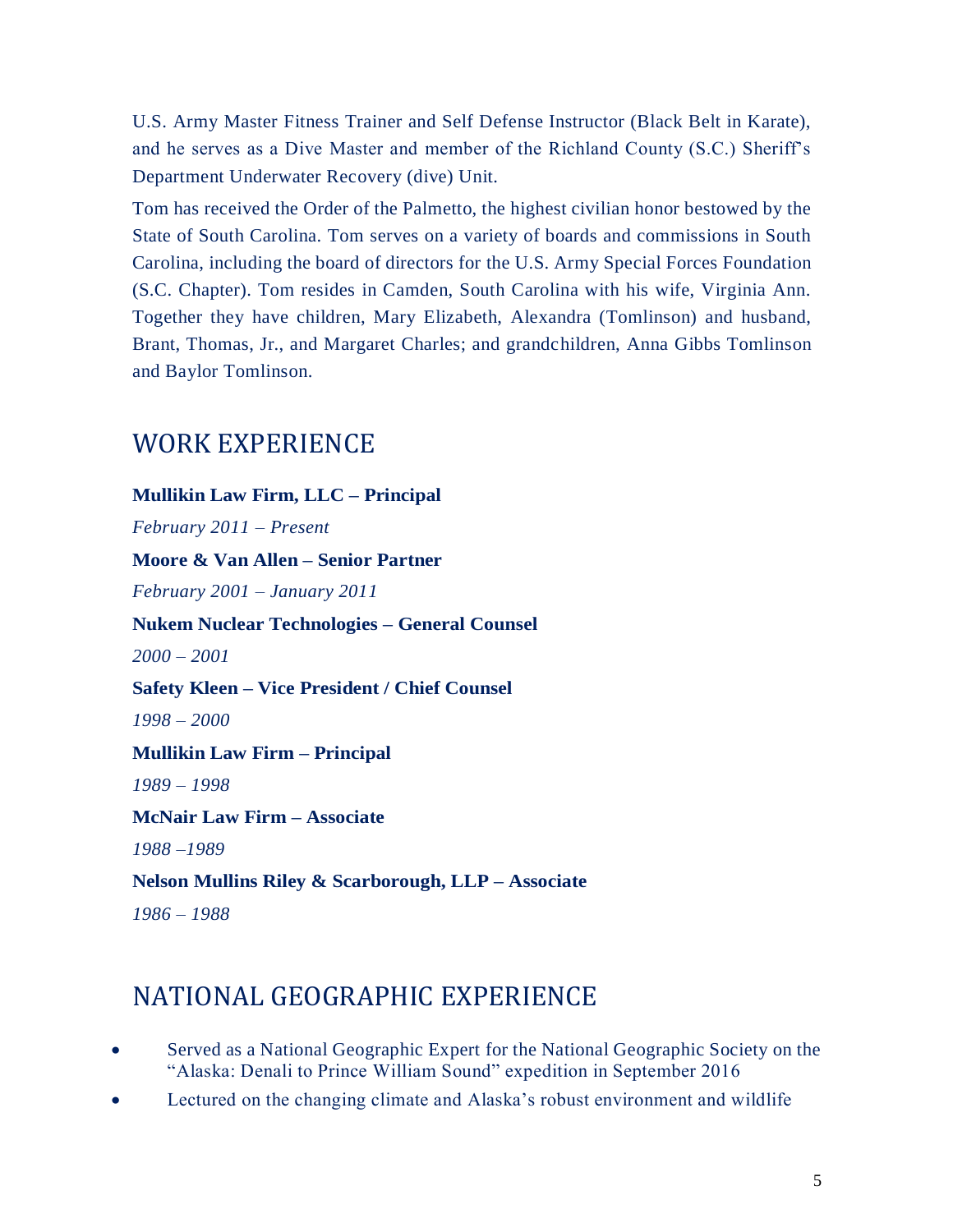# UNITED NATIONS SYSTEM EXPERIENCE

### **LEGAL EXPERT – SIERRA LEONE CONSTITUTION REVIEW (May 2016 – June 2016)**

• Assisted in reviewing Sierra Leone's Constitutional Review Commission's recommendations and provided recommendations to a proposed new chapter entitled "Local Government and Decentralization" of the Sierra Leone Constitution.

### **LEGAL EXPERT – MALDIVES PRO BONO BEST PRACTICES (April 2016 – May 2016)**

• Assisted in assessing pro bono and legal assistance program best practices and provided a case study to be utilized in Maldives for the first National Pro Bono Conference focused on improving access to justice for victims of sexual and genderbased violence.

### **TEAM LEADER - REPUBLIC OF FIJI (July 2013 – 2015)**

Team Leader of 52 attorney / experts around the world for the Republic of Fiji mineral law and seabed mining legislation project

• Worked closely with UNDP Fiji and ABA-UNDP International Legal Resource Center throughout entire project to ensure all project deliverables and goals were accomplished

• Traveled to the Republic of Fiji at the beginning of the project for face-to-face meetings with the leaders of the Government of Fiji, UNDP Fiji and all stakeholders. Led roundtable discussions with all stakeholders to create a productive dialogue and assess the economic, environmental, social and political opportunities and concerns regarding mining

• Established close relationships with the leaders of the Government of Fiji, UNDP Fiji and stakeholders

• Served as liaison to the 52 experts around the world via regularly scheduled meetings and phone conferences to discuss issues of concern in Fiji and assist in development of appropriate recommendations for the Republic of Fiji mineral law and sea bed mining legislation

• Collaborated with all experts, ABA-UNDP International Legal Resource Center representatives and UNDP Fiji on creating the most effective recommendations report of the draft mineral law and seabed mining legislation

Returned travel to Republic of Fiji to present the prepared report of recommendations to the Government of Fiji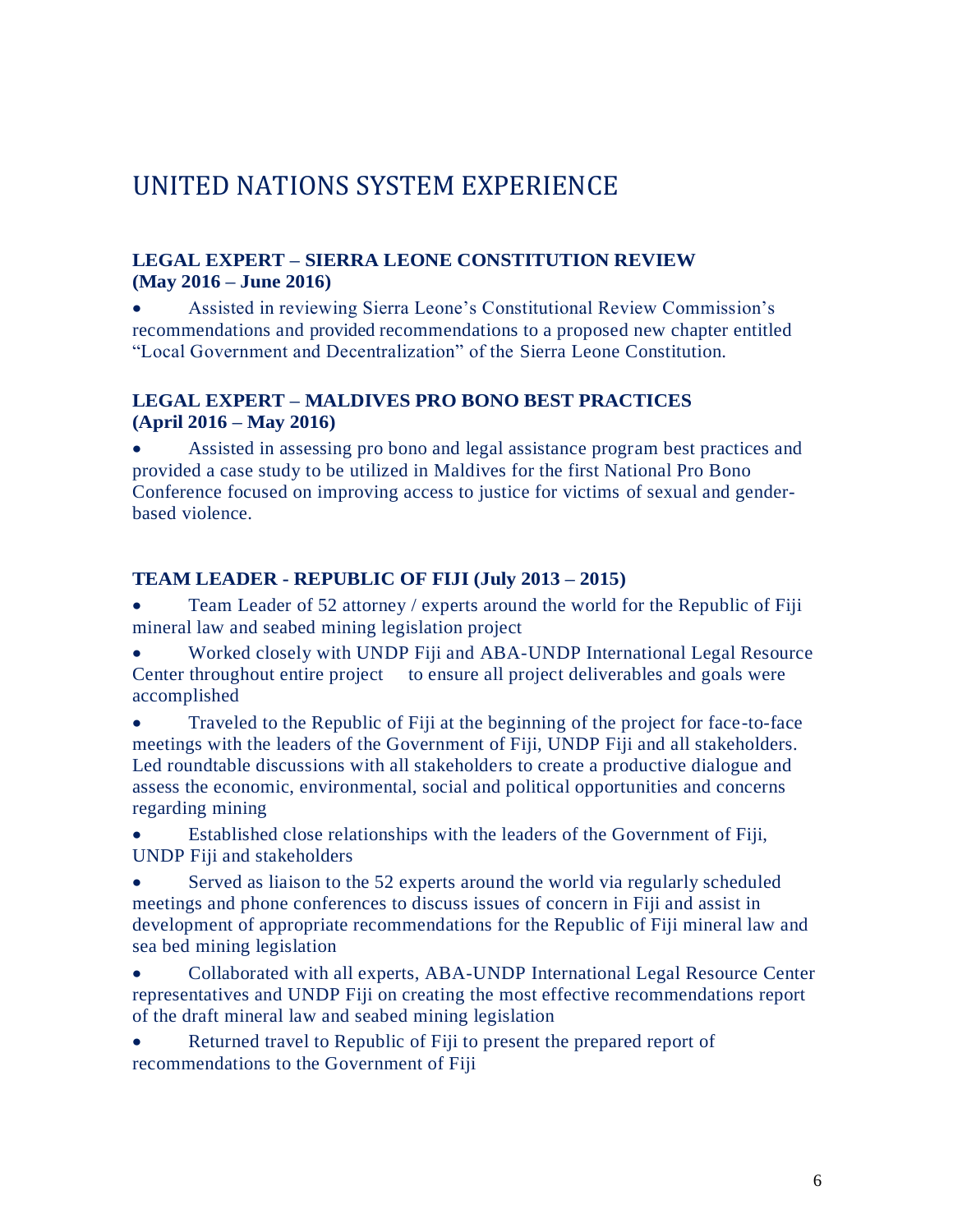### **LEGAL EXPERT - REPUBLIC OF MOLDOVA CHEMICAL LAW (Fall 2012 - Spring 2013)**

• Assisted in drafting Republic of Moldova Chemical Law through the ABA - UNDP International Legal Resource Center

### **PRESTIGE OIL TANKER CRISIS (2002)**

• Assisted with the Prestige Oil Tanker Crisis off the Coast of Spain

### **INTERNATIONAL WASTE ISSUES (1999)**

• Assisted with international waste issues in Europe and Asia

# PUBLICATIONS

### **PUBLISHED CASES**

• Friends of the Earth v. Laidlaw Envtl. Servs., 149 F.3d 303 (4th Cir. 1998), Counsel for Amici Curiae Chamber of Commerce, et al.

### **AUTHORED BOOK CHAPTERS**

• "Guiding Principles for Creating Environmental Regulations That Work." Air Pollution XVII. Eds. C.A. Brebbia & V. Popov. WIT Press, 2009.

• "Winning a Government Contract: Responding to RFP's and IFB's." Inside the Minds – Navigating the Government Contracts Process: Leading Lawyers on Understanding Timelines, Complying with Documentation Requirements, and Overcoming Common Challenges. Aspatore Books, 2008.

• "Governmental Representation." South Carolina Jurisprudence. Ed. Aleta M. Pillick. Vol. 23. South Carolina Bar, 1994.

### **AUTHORED ARTICLES**

• "A Tale of Two Cities: Denton versus Stillwater – An issue too important to lose." Family Security Matters (December 31, 2015).

• "Banning the Bans: State Legislatures Pass Bills to Avoid Patchwork of Local Laws Intended to Obstruct Shale Energy Production." Well Servicing Magazine (July 2015).

• "Property Rights and Forced Pooling Amidst the Shale Revolution." Well Servicing Magazine (March 2015).

- "Denton Hydraulic Fracturing Ban." Well Servicing Magazine (January 2015).
- "Home Rule and the Rule of Local Governments." Well Servicing Magazine (September 2014).
- "American Energy Security from the Shale Revolution: A Blessing to Share."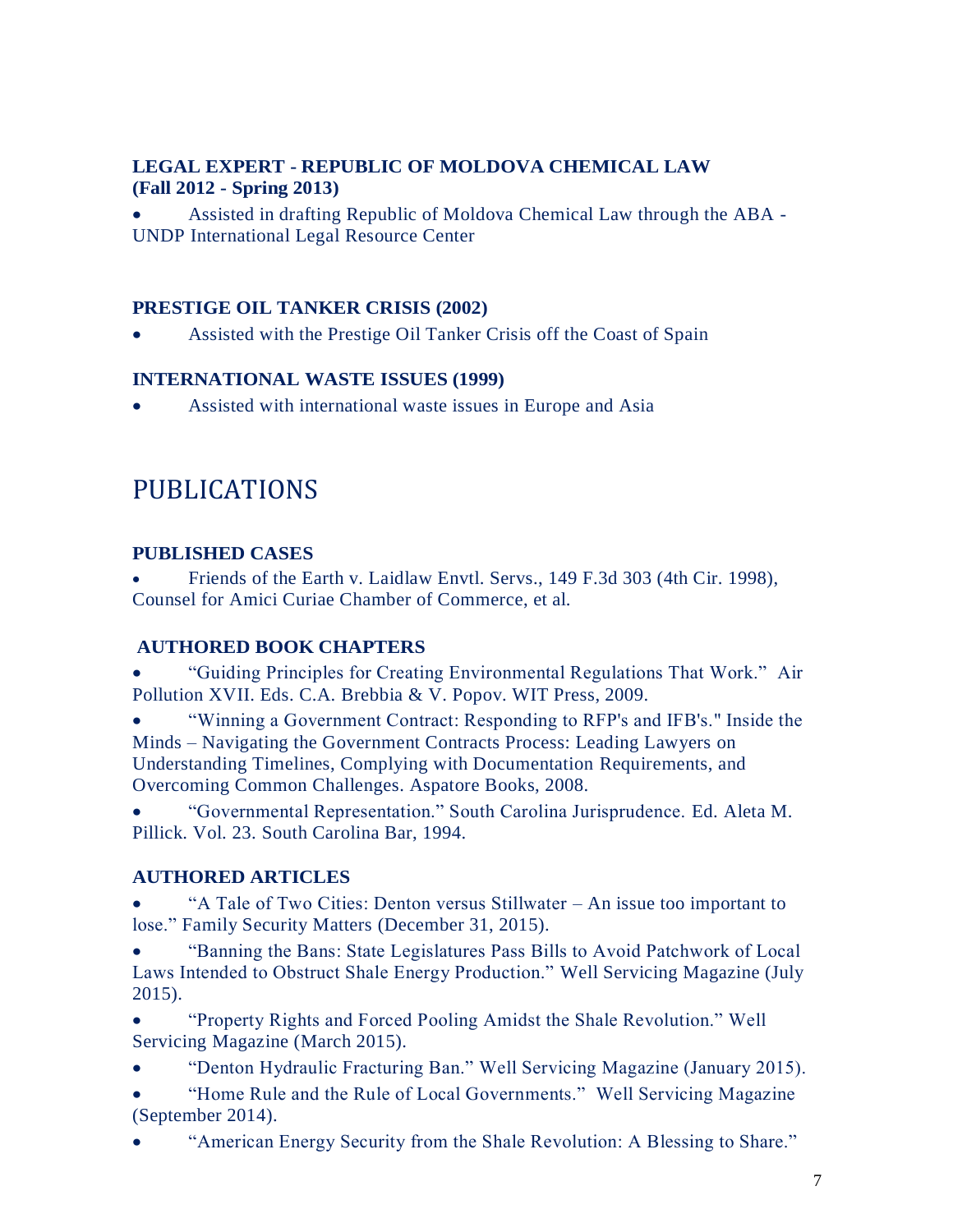Well Servicing Magazine (July 2014).

• "Hydraulic Fracturing 'Right to Know' Laws: Satisfying the Public's Right to Know While Protecting Innovation" Well Servicing Magazine (May 2014).

• "Sue and Settle: Activist End Run Around Congress and Industry." Well Servicing Magazine (March 2014)

• "Setback Distances in the Barnett Shale: The Need for Uniformity at the State Level." Well Servicing Magazine (January 2014).

• "Balancing preserving the environment with economic development in the Caucasus Mountains. "ABA SIL International Environmental Law Committee Newsletter (January 2013).

• Administration's energy regulations stifling the economy." The Washington Times (November 2, 2012).

• "Another Voice: Opponents of fracking get a free ride from critics." The Buffalo News" (October 23, 2012).

• "Fracking has a 60-year Safety Record." The Fayetteville Observer (October 17, 2011).

• "A Tribute to My Father, a Member of Rogers' Raiders." NavySeals.com (July 27, 2010); also published Canada Free Press. (July 27, 2010); "Remembering Rogers' Raiders." Family Security Matters (July 28, 2010); World Defense Review (July 29, 2010).

• "Recipe for Disaster: Increasing Risk of Terrorism, Decreasing Resources." World Defense Review. (May 30, 2010); also published Canada Free Press. (May 31, 2010).

• "Don't Jeopardize Montana's Energy Future." The Big Sky Weekly (Nov. 13, 2009).

• "Currency Manipulation and South Carolina Manufacturing." Made in SC Magazine (Oct. 2008): 30-1.

• "Two Seconds Between Me and Death." Huntinamibia (2007): 22-3.

• "Inextricably Intertwined – Environmental Management and the Public." Georgetown International Environmental Law Review 17.3 (Spring 2005): 393-433.

• "Community Participation in Environmental Protection." UCLA Journal of Environmental Law and Policy 21 (2002- 03): 75-95.

• "Public Disclosure Can Help Limit Scope of Environmental Problems." Charlotte Business Journal (July 4, 2003).

• "Campaign Finance Rules in Limbo." Campaigns and Elections Magazine 1 June 2003.

• "Business and the Environment: Concentrate on Issues that Unite" Vital Speeches of the Day 65.11 (Mar. 15, 1999): 333-6.

• "Environmental Justice." Environmental Solutions 8.5 (May 1995): 77.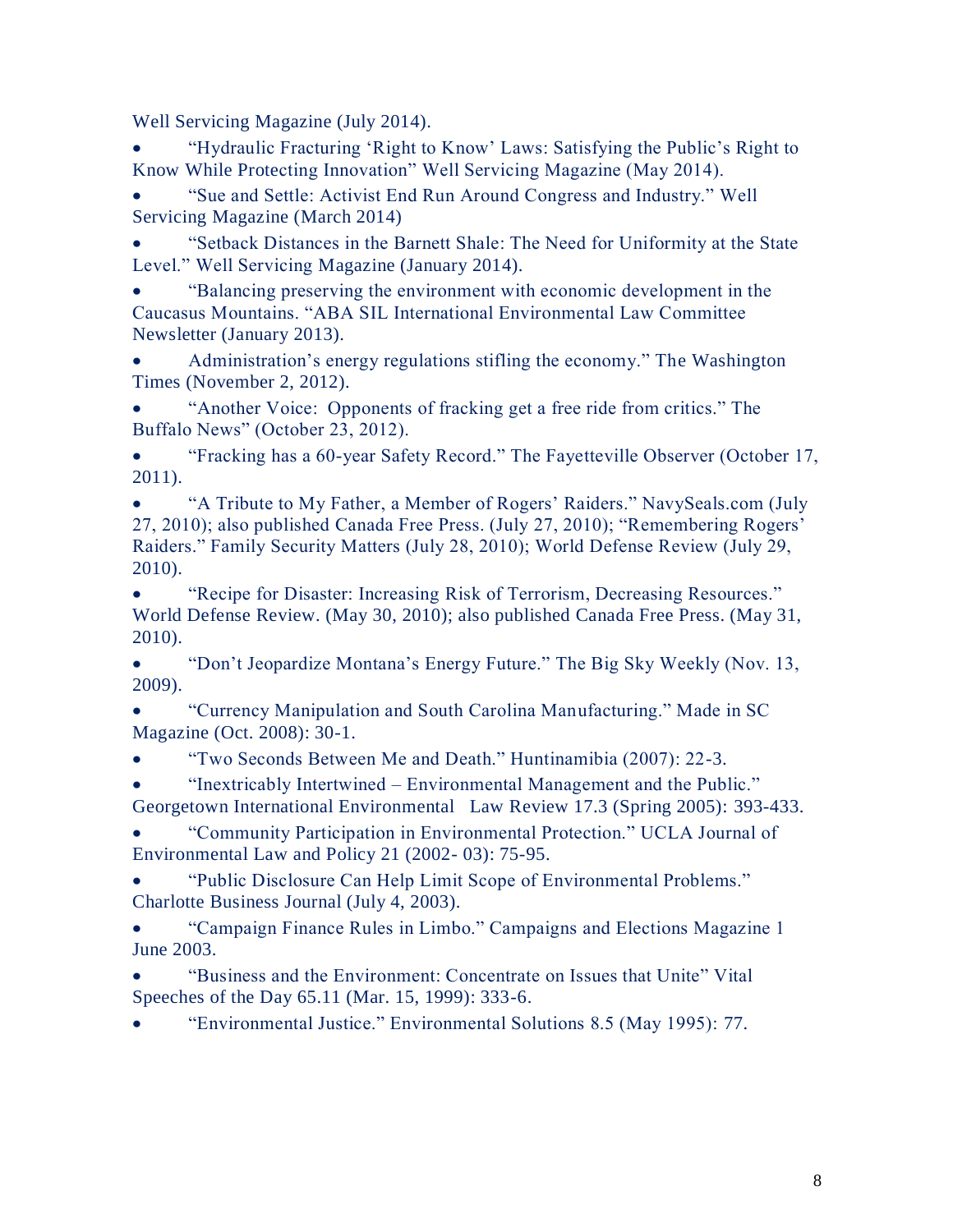# GLOBAL ENVIRONMENTAL PRESENTATIONS

• "Climate Change Overview: Causes, Effects and Recent Findings." 2016 Environmental Law & Global Climate Change Symposium (Certified Continuing Legal Education Seminar) Galapagos Islands, Ecuador, October 2016.

• "Alternative Energy: Clean Power Plan and Other Clean Energy Methods." 2016 Environmental Law & Global Climate Change Symposium (Certified Continuing Legal Education Seminar) Galapagos Islands, Ecuador, October 2016.

• "Natural Disasters: Effective Government Preparation and Response." 2016 Environmental Law & Global Climate Change Symposium (Certified Continuing Legal Education Seminar) Galapagos Islands, Ecuador, October 2016.

• "Global Climate Change 'What You Won't Hear in the Classroom'." Appalachian State University, NC,

• September 25, 2016.

• "Discussion on Land Issues, Updates on Activities Across the Oil Patch." 59th Annual AESC Summer Meeting, Pittsburgh, PA, July 22, 2015.

• "Environmental Law and Policy Colloquium." Stanford Law School, Stanford, California, February 24, 2015.

• "Public Participation in Environmental Management." Trinity College, Dublin, Ireland, October 13, 2011.

• "Public Participation in Environmental Management." Northeastern University, Boston, Massachusetts, August 11, 2011.

• "Public Participation in Environmental Management." Oxford University, London, England, May 2, 2011.

• "Effectively Managing the Risks Associated with Climate Change." MAPI Manufacturers Alliance, Risk Management Council Meeting, Miami, FL, January 27, 2011.

• "California Regulatory Policies and the State Economy." California Regulatory Landscape - Getting it Right, Industrial Environmental Association/California Manufacturers and Technology Association Environmental Summit, San Diego, CA, October 22, 2010.

• "California Regulatory Policies and the State Economy." Manufacturers Council of the Central Valley, Modesto, CA, October 20, 2010.

• "California Regulatory Policies and the State Economy." California Manufacturers and Technology Association, Sacramento, CA, October 19, 2010.

• "Challenging the Endangerment Finding." Virginia Industry Environmental Conference, Richmond, VA, September 17, 2010.

• "Regional Cap and Trade Agreements and Low Carbon Fuel Standards." State Energy and Climate Policy Summit, Cleveland, OH, September 15, 2010.

• "Regional Climate Change Programs." American Legislative Exchange Council Spring Task Force Summit, St. Louis, MO, April 23, 2010.

• "Climate Change Policy & Politics." Colorado River Water Users Association Annual Conference, Las Vegas, NV, December 10, 2009.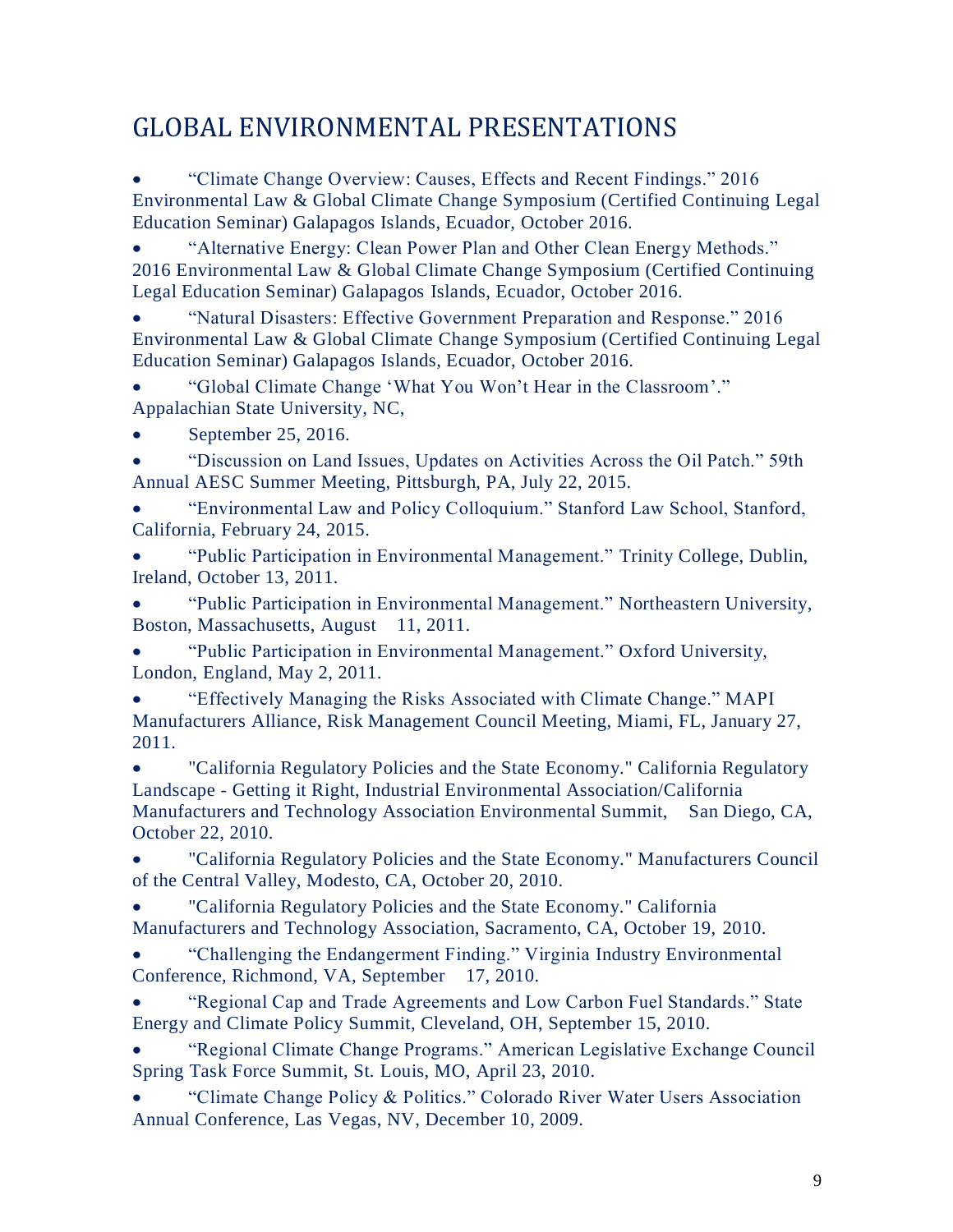• "Pending Federal Climate & Energy Legislation: A Business Primer." Consumer Energy Alliance, Sioux Falls, SD, November 20, 2009.

• "Pending Federal Climate & Energy Legislation: A Business Primer." Consumer Energy Alliance, Kalamazoo, MI, November 19, 2009.

• "Pending Federal Climate & Energy Legislation: A Business Primer." Consumer Energy Alliance, Grand Rapids, MI, November 18, 2009.

• "Pending Federal Climate & Energy Legislation: A Business Primer." Consumer Energy Alliance, Lansing, MI, November 17, 2009.

• "Pending Federal Climate & Energy Legislation: A Business Primer." Cleveland / Bradley Chamber of Commerce, Cleveland, TN, October 29, 2009.

• "Pending Federal Climate & Energy Legislation: A Business Primer." Consumer Energy Alliance, Nashville, TN, October 28, 2009.

• "Pending Federal Climate & Energy Legislation: A Business Primer." Montana Policy Institute, Helena, MT, October 27, 2009.

• "Meeting the Global Climate Challenge." St. Petersburg State University, St. Petersburg, Russia, October 12, 2009.

• "Meeting the Global Climate Challenge." Wheeling Area Chamber of Commerce, Wheeling, WV, September 10, 2009.

• "Guiding Principles for Creating Environmental Regulations That Work." 17th International Conference on Modeling, Monitoring and Management of Air Pollution, Tallinn, Estonia, July 22, 2009.

• "Meeting the Global Climate Challenge." Institute of Geology, Tallinn University of Technology, Tallinn, Estonia, July 21, 2009.

• "Meeting the Global Climate Challenge." American Water Works Association, San Diego, CA, June 16, 2009.

• "Meeting the Global Climate Challenge." National Association of Counties, Western Interstate Regional Conference, Pendleton, OR, May 22, 2009.

• "Meeting the Global Climate Challenge." Southern Company Climate Change and Economic Update, Montgomery, AL, May 11, 2009.

• "Meeting the Global Climate Challenge." Utah Association of Counties Management Conference, Richfield, UT, April 16, 2009.

• "Changes in Economics, Changes in Climate. "Albemarle Rotary, Albemarle, NC, March 26, 2009.

• "Climate Change, Is the Clock Ticking on Your County?" National Association of Counties, Annual Legislative Conference, Washington, D.C., March 9, 2009.

• "Grassroots Issue Campaign Training." Coalition for a Prosperous America, Washington, D.C., February 23, 2009.

• "Meeting the Global Climate Challenge." West San Antonio Chamber of Commerce, San Antonio, TX, January 22, 2009.

• "Meeting the Global Climate Challenge." Rogue Valley Chamber of Commerce, Medford, OR, December 8, 2008.

• "Meeting the Global Climate Challenge." Washington County Commission, St. George, UT, December 3, 2008.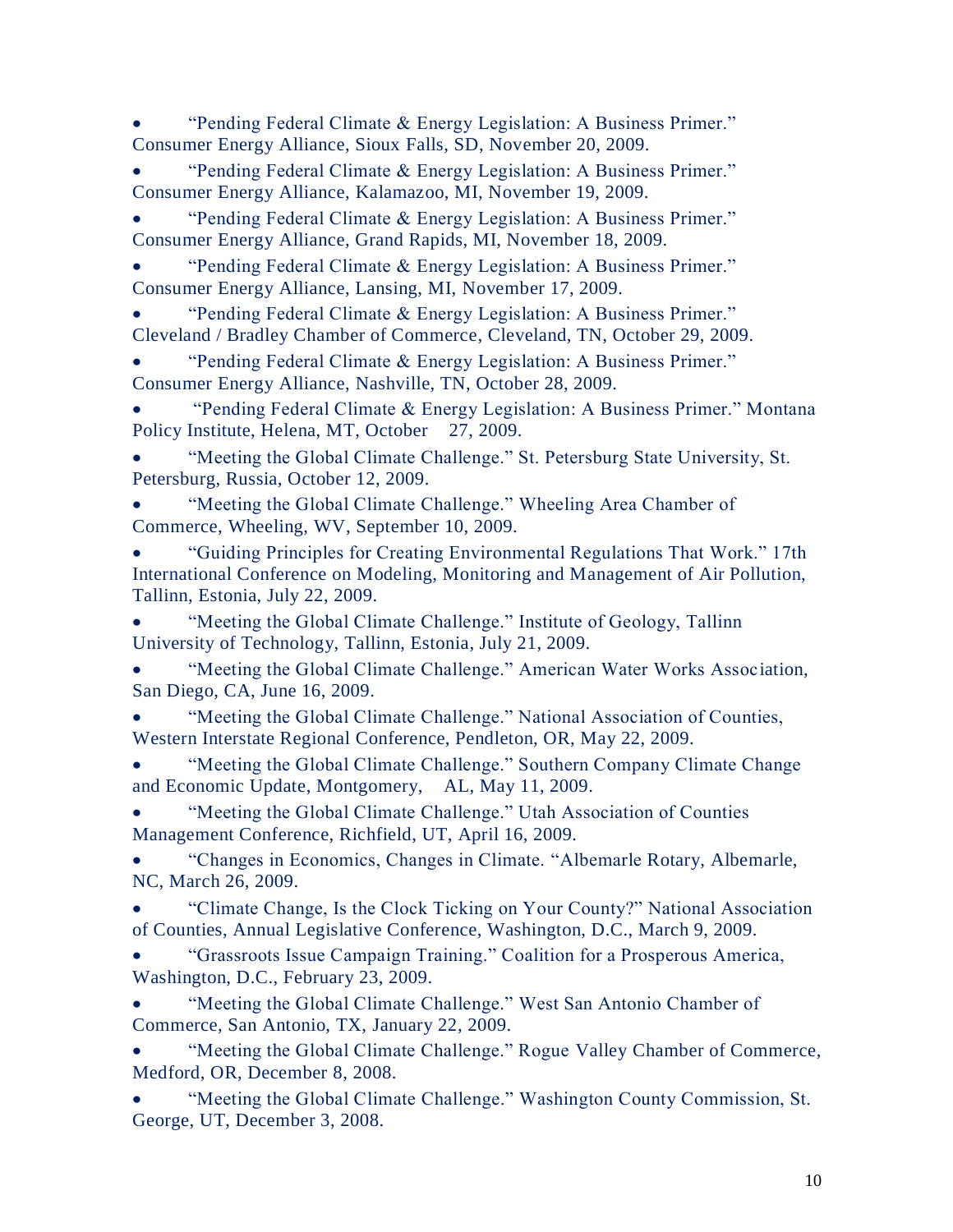• "Meeting the Global Climate Challenge." Minnesota & Rochester Chambers of Commerce, Rochester, MN, November 19, 2008.

"Meeting the Global Climate Challenge." Minnesota & Mankato Chambers of Commerce, Mankato, MN, November 18, 2008.

• "Meeting the Global Climate Challenge." National Association of Manufacturers & Associated Industries of Florida, Tampa, FL, November 13, 2008.

• "Meeting the Global Climate Challenge." National Association of Manufacturers & New Mexico Association of Commerce & Industry, Albuquerque, NM, November 6, 2008.

• "Meeting the Global Climate Challenge." Loyola University New Orleans, Distinguished Lecturer, New Orleans, LA, October 15, 2008.

• "Meeting the Global Climate Challenge." University of the Ozarks Distinguished Speaker Series, Clarksville, AR, October 14, 2008.

• "Meeting the Global Climate Challenge." National Association of Manufacturers & Colorado Association of Commerce & Industry, Denver, CO, October 9, 2008.

• "Meeting the Global Climate Challenge." National Association of Manufacturers & Colorado Association of Commerce & Industry, Colorado Springs, CO, October 8, 2008.

• "Truck Stop Politics: Understanding the Emerging Force of Working Class America." American Mold Builders Association 2008 Fall Conference, Washington D.C., October 3, 2008.

• "Carbon Standards: What is the Right Choice for the United States and Canada?" Woodrow Wilson Center Cross Border Energy Forum, Chicago, IL, October 2, 2008.

• "Meeting the Global Climate Challenge: What Approach Makes Sense for the Environment and the Economy?" Minnesota Chamber of Commerce 2008 Annual Meeting & Issue Conference, St. Paul, MN, October 1, 2008.

• "Meeting the Global Climate Challenge." Kansas Chamber of Commerce, Wichita, KS, August 13, 2008.

• "Meeting the Global Climate Challenge." Kansas Chamber of Commerce, Overland Park, KS, August 12, 2008.

• "Meeting the Global Climate Challenge." Minnesota, Hibbing & Grand Rapids Chambers of Commerce, Hibbing, MN, July 9, 2008.

• "Government Policy Recommendations That Can Steer Hydrogen-Fueled Vehicles and a U.S. "Hydrogen Highway" Back on Track." 17th World Hydrogen Energy Conference, Brisbane, Australia, June 16, 2008.

"Meeting the Global Climate Challenge." Minnesota & Duluth Chambers of Commerce, Duluth, MN, May 29, 2008.

• "Global Problems, Individual Solutions: What the Individual Can Do to Address Climate Change and How our Government Can Help." Climate Change Symposium (Certified Continuing Legal Education Seminar), Machu Picchu, Peru, December 2007.